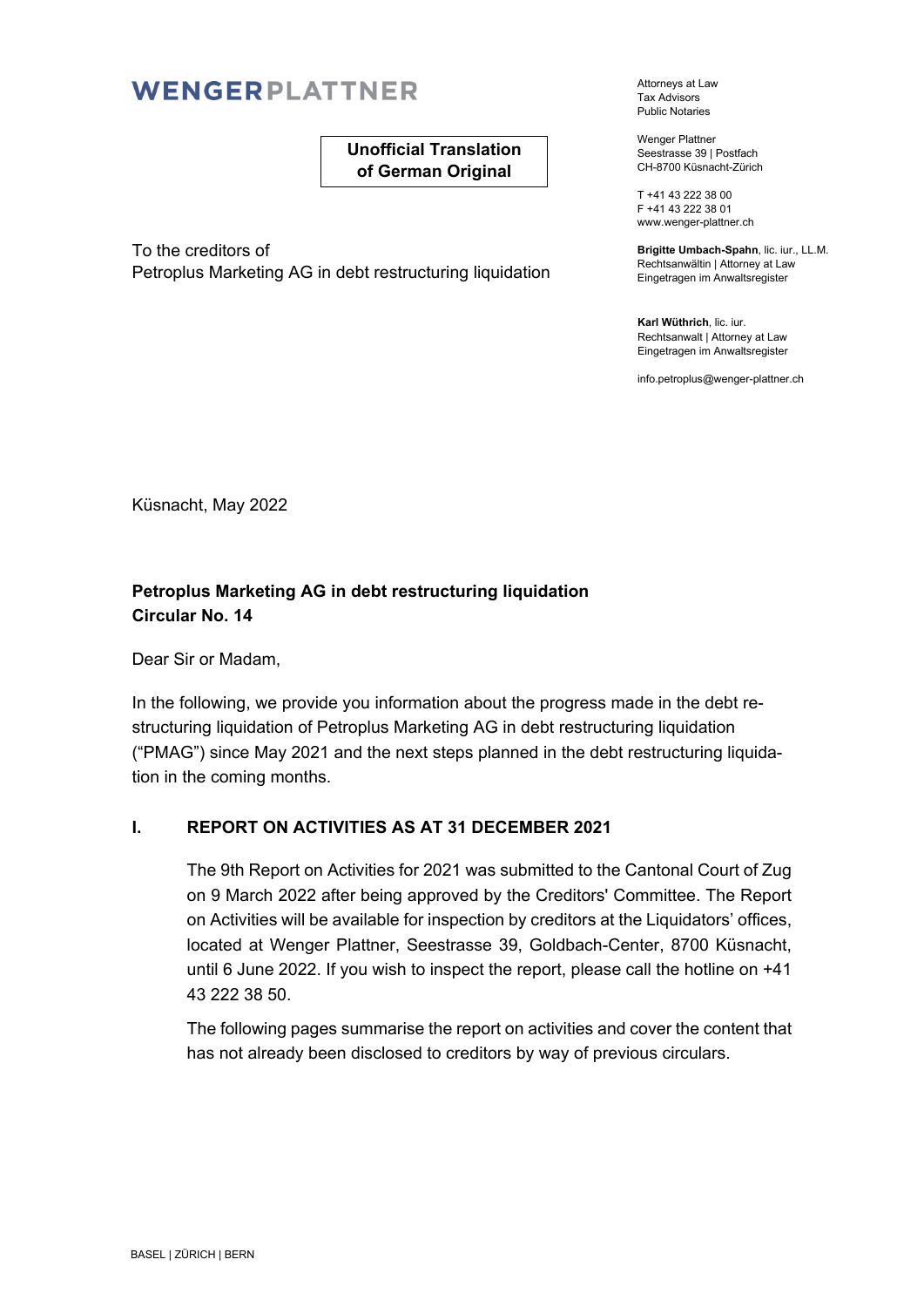### **II. OVERVIEW OF THE LIQUIDATION PROCESS**

### **1. Activities of the liquidators**

The main activities of the liquidators in the reporting period related to work with the aim to settle the claims still suspended in the schedule of claims, namely the claim of the Swiss Federal Tax Administration relating to the VAT input tax correction (value added tax), as well as the issuance of a corresponding addendum to the schedule of claims. Furthermore, the collection of claims from Group companies was continued (on this, see Sections III.1. and 2. below).

### **2. Activities of the Creditors' Committee**

The Creditors' Committee did not hold any meeting during the reporting period. The Creditors' Committee decided on one proposal from the Liquidators by way of circular letter.

### **III. REALISATION OF ASSETS**

### **1. Claims from Petroplus Deutschland GmbH**

Upon conclusion of the agreement with Petroplus Deutschland GmbH ("PDG"), a claim by PMAG for around EUR 290 million was admitted to the insolvency proceedings against PDG. The insolvency administrator of PDG made a further payment of 1.96% on this claim in December 2021. By means of the latter down payment, PMAG received approximately EUR 5 million (net, after deduction of German value added tax). Further, PMAG has been partially reimbursed by the competent German tax office for German value added tax that PMAG had paid in the 2016/2017 period in connection with payments made by PDG (see Circular No. 13, section III.3.). This refund increased the net proceeds from the realisation of PMAG's PDG claim by a further EUR 1.4 million.

### **2. Claim against Marimpex Mineralöl-Handelsgesellschaft mbH**

In the German insolvency proceedings concerning Marimpex Mineralöl-Handelsgesellschaft mbH ("Marimpex"), a German company of the Petroplus Group, a PMAG loan claim in the amount of approximately EUR 40.1 million has been admitted (as indicated in the table). The Marimpex insolvency administrator made an advance payment of 12% on this claim in autumn 2021. As a result, PMAG received around EUR 4.8 million.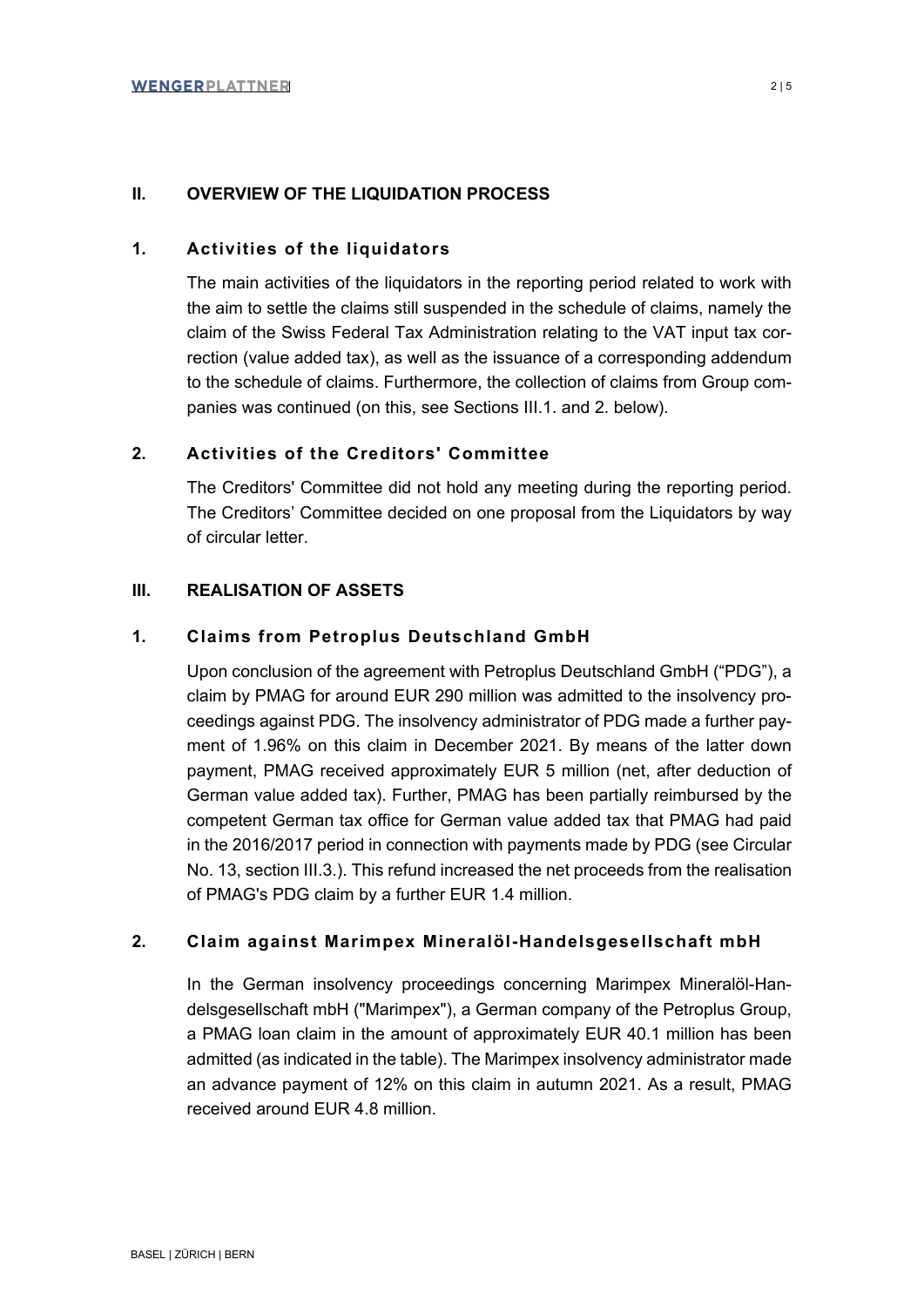### **IV. ASSET STATUS OF PETROPLUS MARKETING AG AS AT 31 DECEMBER 2021**

### **1. Preliminary remark**

Both a liquidation status and a commercial law balance sheet and income statement have again been drawn up as of 31 December 2021. Brief comments on the liquidation status (Annex 1) are provided below.

### **2. Assets**

### **2.1 Cash and cash equivalents**

PMAG's liquid assets are mainly invested in accounts at Zürcher Kantonalbank. The credit balances in Swiss francs are earning negative interest. In addition, smaller amounts remained in the former administrator's accounts at UBS AG, in particular for processing international payments, as well as at Zuger Kantonalbank.

### **2.2 Assets not yet realised**

The assets not yet realised as of 31 December 2021 are primarily claims that have arisen during the debt restructuring moratorium or debt restructuring liquidation (accounts receivable by the estate) and claims on Group companies.

### **3. Debts incurred during the liquidation process**

### **3.1 Creditors**

The creditors in insolvency shown as of 31 December 2021 relate to expenses and costs accrued during 2021.

### **3.2 Provisions**

PMAG's liquidation status as of 31 December 2021 includes the following provisions made for the four progress payments:

| Reason                                                                                                                                                   | 1st interim     | 2nd interim      | 3rd interim      | 4th interim      |
|----------------------------------------------------------------------------------------------------------------------------------------------------------|-----------------|------------------|------------------|------------------|
|                                                                                                                                                          | payment         | payment          | payment          | payment          |
| A lack of payment instructions<br>or payments not executed for<br>other reasons (including provi-<br>sion with regard to allocation<br>suits 2nd class). | CHF 0.5 million | CHF 0.16 million | CHF 0.17 million | CHF 0.19 million |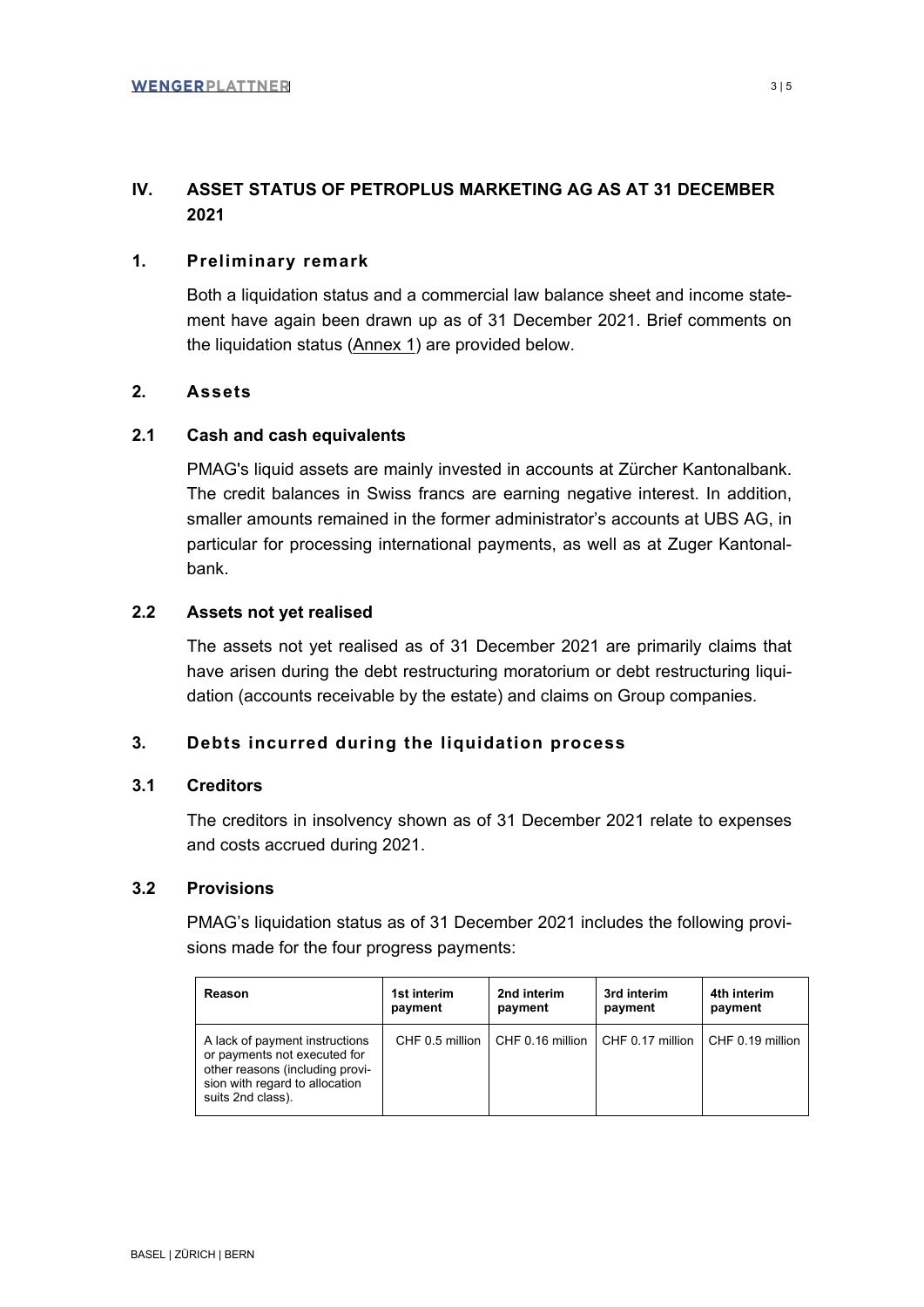With the provisions formed, the four payments accounted to date for all claims that have not yet been settled are secured to the maximum amount.

CHF 5 million have been set aside for future liquidation costs (including negative interest) as of 31 December 2021. Further, for German value added tax due in connection with the PDG payment on account (cf. Section II.1. above), approximately CHF 0.9 million were set aside.

### **4. Creditor's claims**

Through the circulation of the schedule of claims in 2016 and of Addendum No. 1 in 2017, the settlements concluded since then and the circulation of Addendum No. 2 in 2021, the schedule of claims of all claims on assets could be settled (see Circular No. 13, Section VI). The overview of the schedule of claims proceedings (Annex 2) shows which claim amounts were filed, admitted, or definitively rejected, in the respective class.

### **5. Estimated liquidating dividend**

Based on available assets shown in the liquidation status as of 31 December 2021, an estimated estate dividend for claims of the 3rd round results in around 30.8 % (see the overview of the status of the schedule of claims proceedings in Annex 2). With the four payments accounted to date, 28.9% have already been paid out. The estimated future dividend is therefore around 1.9%.

### **V. NEXT STEPS IN THE PROCESS**

In 2022, the liquidation of the assets that have not yet been liquidated (collection of claims on group companies) is to be continued, and preparations for the conclusion of the proceedings are to be initiated. In addition, we are examining the possibility of making a further 3rd round instalment payment to creditors.

Depending on how the proceedings progress, creditors will continue to receive information about important developments by way of circulars. In spring 2023 at the latest, we will inform you with a further circular about the Report on Activities for this year.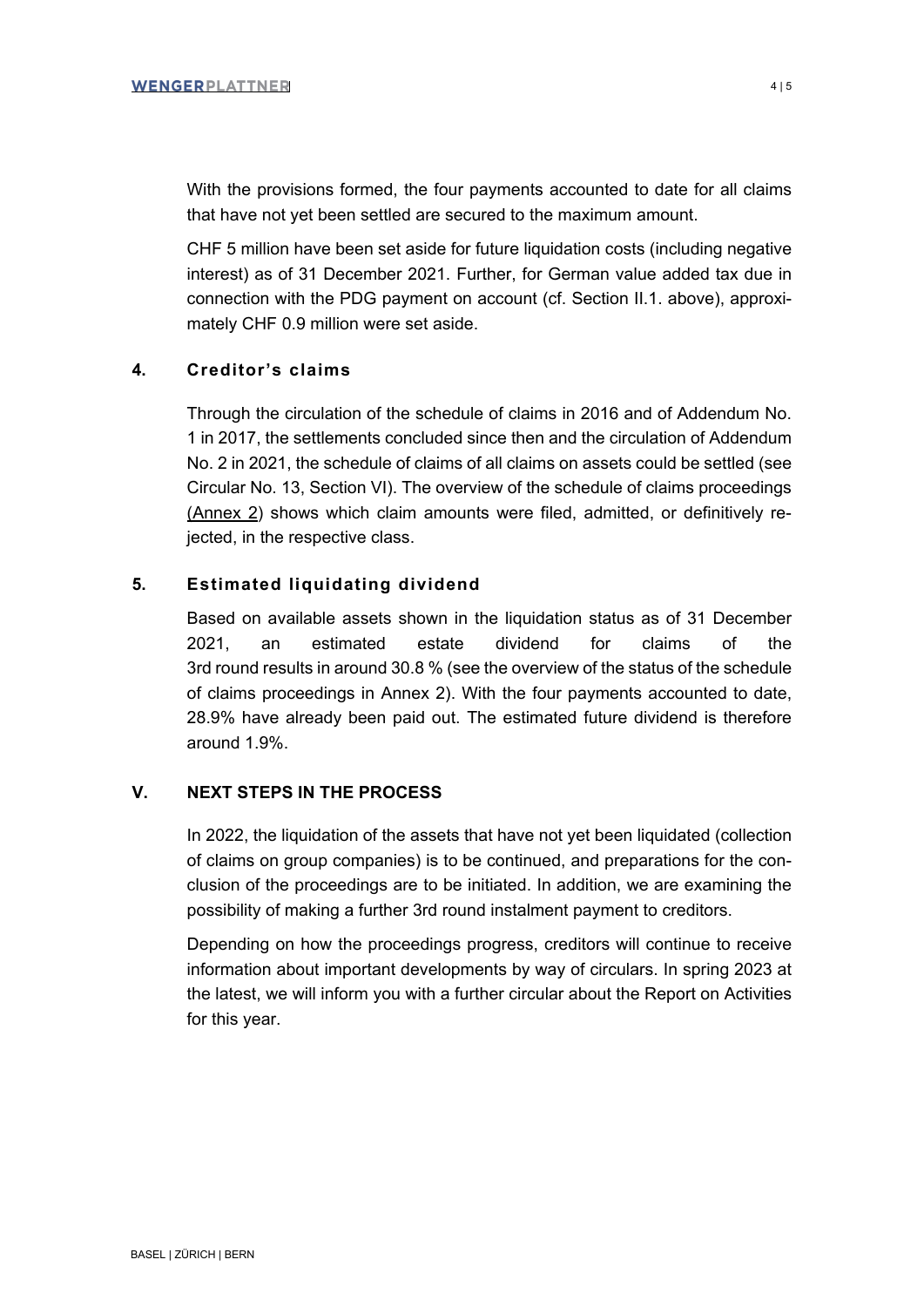Kind regards,

Petroplus Marketing AG in debt restructuring liquidation The Liquidators

Brigitte Umbach-Spahn Karl Wüthrich

# **www.liquidator-petroplus.ch info.petroplus@wenger-plattner.ch**

**Hotline Deutsch: +41 43 222 38 30 Français: +41 43 222 38 40 English: +41 43 222 38 50** 

Annexes: 1. Liquidation status of Petroplus Marketing AG in debt restructuring liquidation as of 31 December 2021 (in german only)

2. Overview of the schedule of claims proceedings (in german only)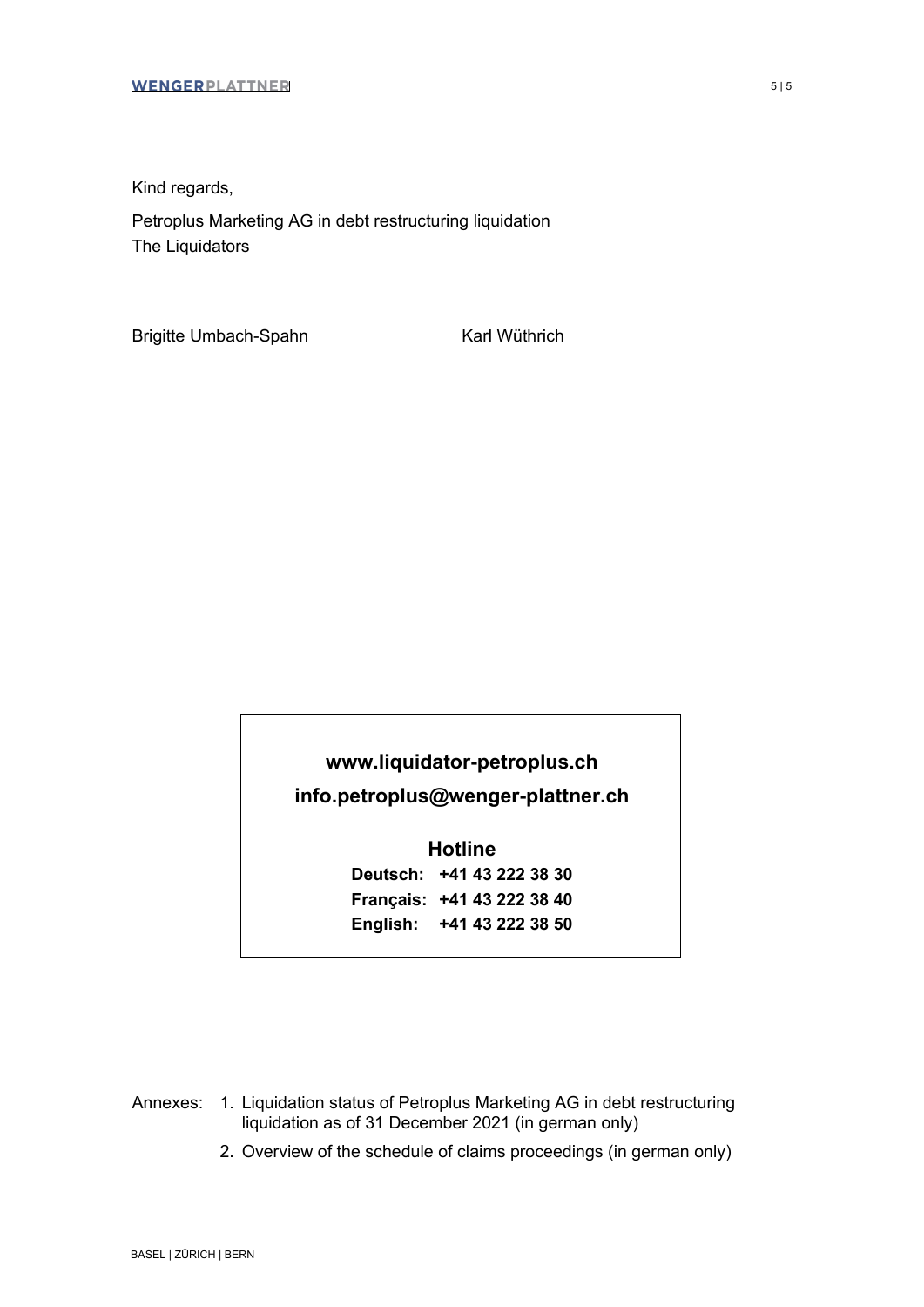### **LIQUIDATIONSSTATUS PER DATUM 31. DEZEMBER 2021**

|                                             | 31.12.2021 | 31.12.2020 | Veränderung    |
|---------------------------------------------|------------|------------|----------------|
|                                             | <b>CHF</b> | <b>CHF</b> | <b>CHF</b>     |
| <b>AKTIVEN</b>                              |            |            |                |
| <b>Liquide Mittel</b>                       |            |            |                |
| UBS AG CHF (Sachwalterkonto)                | 21'667     | 57'358     | $-35'691$      |
| UBS AG GBP (Sachwalterkonto)                | 4'934      | 4'932      | $\overline{2}$ |
| UBS AG USD (Sachwalterkonto)                | 8'285      | 8'138      | 146            |
| UBS AG EUR (Sachwalterkonto)                | 10'784     | 22'610     | $-11'825$      |
| ZKB CHF (Sachwalterkonto)                   | 8'892'110  | 8'934'810  | $-42'700$      |
| ZKB USD (Sachwalterkonto)                   | 633'195    | 614'338    | 18'858         |
| ZKB EUR (Sachwalterkonto)                   | 713'047    | 744'336    | $-31'289$      |
| ZKB GBP (Sachwalterkonto)                   | 7'903      | 7'784      | 119            |
| ZKB PMAG CHF                                | 36'195'147 | 37'156'749 | -961'602       |
| <b>ZKB PMAG EUR</b>                         | 15'243'807 | 3'598'002  | 11'645'805     |
| ZUGER KB CHF                                | 22'647     | 22'892     | $-245$         |
| <b>Total liquide Mittel</b>                 | 61'753'526 | 51'171'949 | 10'581'577     |
| <b>Liquidations-Positionen</b>              |            |            |                |
| Nachlassdebitoren                           | 639        | 1'265      | $-626$         |
| Forderungen gegenüber Konzerngesellschaften | 7'800'000  | 7'800'000  |                |
| Beteiligungen, Wertschriften                |            |            |                |
| <b>Total Liquidationspositionen</b>         | 7'800'639  | 7'801'265  | $-626$         |
| <b>TOTAL AKTIVEN</b>                        | 69'554'165 | 58'973'214 | 10'580'952     |
|                                             |            |            |                |
| <b>PASSIVEN</b>                             |            |            |                |
| Massenschulden                              |            |            |                |
| Nachlasskreditoren                          | 560        | 1'187      | $-627$         |
| Rückstellung 1. Abschlagszahlung            | 497'223    | 36'586'386 | -36'089'162    |
| Rückstellung 2. Abschlagszahlung            | 159'979    | 160'274    | -296           |
| Rückstellung 3. Abschlagszahlung            | 166'703    | 167'005    | $-302$         |
| Rückstellung 4. Abschlagszahlung            | 192'882    | 192'882    |                |
| Rückstellung Umsatzsteuern Deutschland      | 883'927    | 509'870    | 374'056        |
| Rückstellung Liquidationskosten             | 5'000'000  | 7'500'000  | -2'500'000     |
| <b>Total Massenschulden</b>                 | 6'901'274  | 45'117'604 | -38'216'331    |
| TOTAL AKTIVEN VERFÜGBAR                     | 62'652'892 | 13'855'609 | 48'797'282     |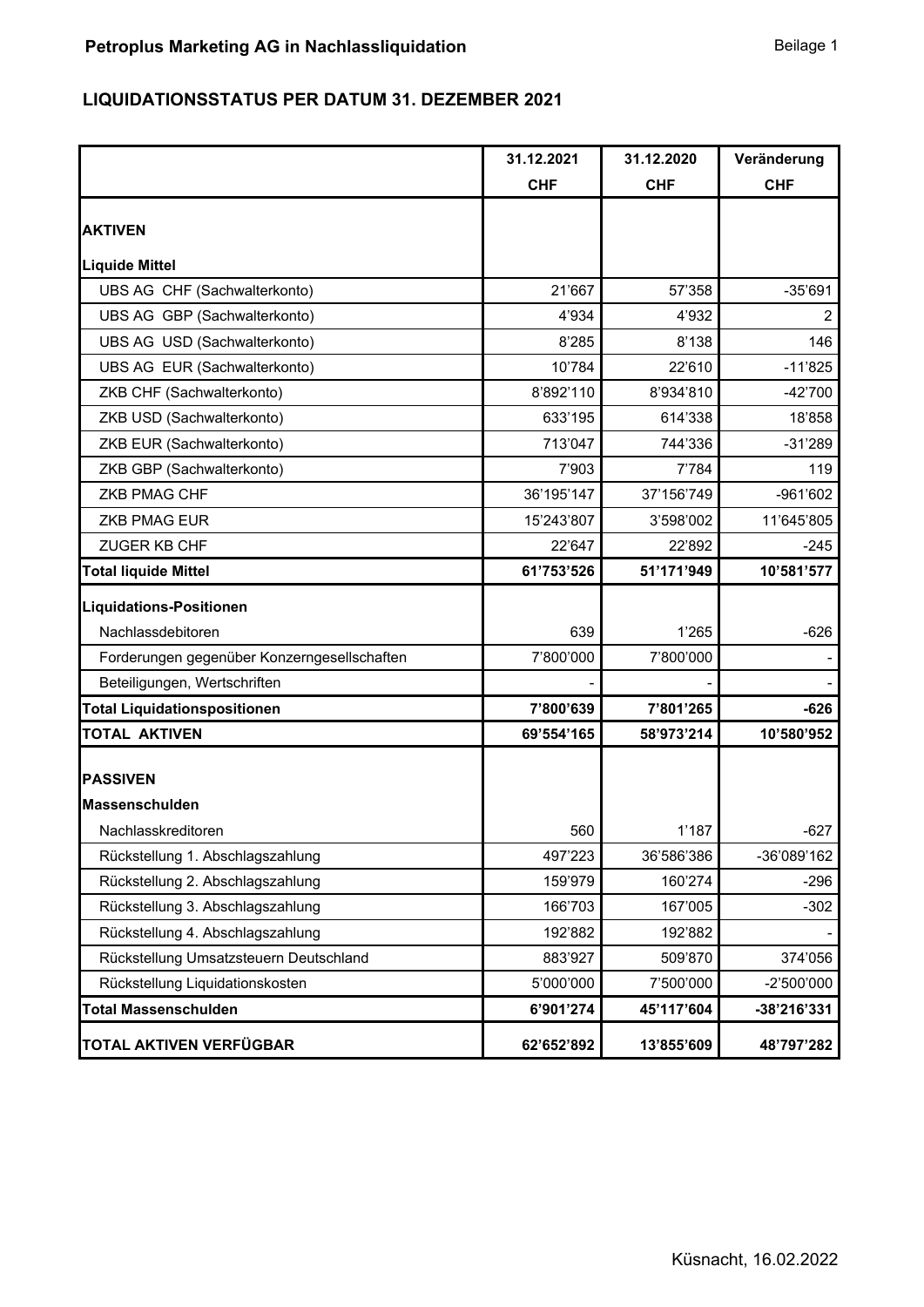# **Petroplus Marketing AG in Nachlassliquidation** Beilage 2 Petroplus Marketing AG in Nachlassliquidation

Übersicht über den Stand des Kollokationsverfahrens **Übersicht über den Stand des Kollokationsverfahrens**

|                                                     |               |               | im Kollokationsverfahren |                             |               |                         |                      | Nachlassdividende in % |         |         |
|-----------------------------------------------------|---------------|---------------|--------------------------|-----------------------------|---------------|-------------------------|----------------------|------------------------|---------|---------|
| Kategorie                                           | angemeldet    | jelassen<br>ă | bedingt zugelassen       | Kollokationsklage<br>hängig | abgewiesen    | Abschlags-<br>zahlungen | Zukünftige Dividende |                        | Total   |         |
|                                                     | 놓             | ้ธั           | 놓                        | ま<br>舌                      | ŧ             |                         | minimal              | maximal                | minimal | maximal |
| fandgesicherte                                      | 1'664'23      | 1'547'409     |                          |                             | 116'822       | 100%                    | $0\%$                | 0%                     | 100%    | 100%    |
| . Klasse                                            | 9'130'628     | 4'596'499     |                          |                             | 4'534'129     | 100%                    | 0%                   | 0%                     | 100%    | 100%    |
| 2. Klasse                                           | 555'852'41    | 61'569'281    |                          |                             | 494'283'129   | 100%                    | 0%                   | 0%                     | 100%    | 100%    |
| 3. Klasse                                           | 4'630'946'479 | 3'171'847'402 |                          |                             | 1'459'099'077 | 28.90%                  | 1.98%                | 1.98%                  | 30.88%  | 30.88%  |
| 3. Klasse subordiniert                              |               |               |                          |                             |               | 0%                      | 0%                   | 0%                     | 0%      | 0%      |
| 3. Klasse mit Rangrücktritt i.S. Art. 725 Abs. 2 OR | 923'300'000   | 923'300'000   |                          |                             |               | 0%                      | 0%                   | 0%                     | 0%      | 0%      |
| Total Nachlassforderungen                           | 6'120'893'748 | 4'162'860'590 |                          |                             | 1'958'033'158 |                         |                      |                        |         |         |